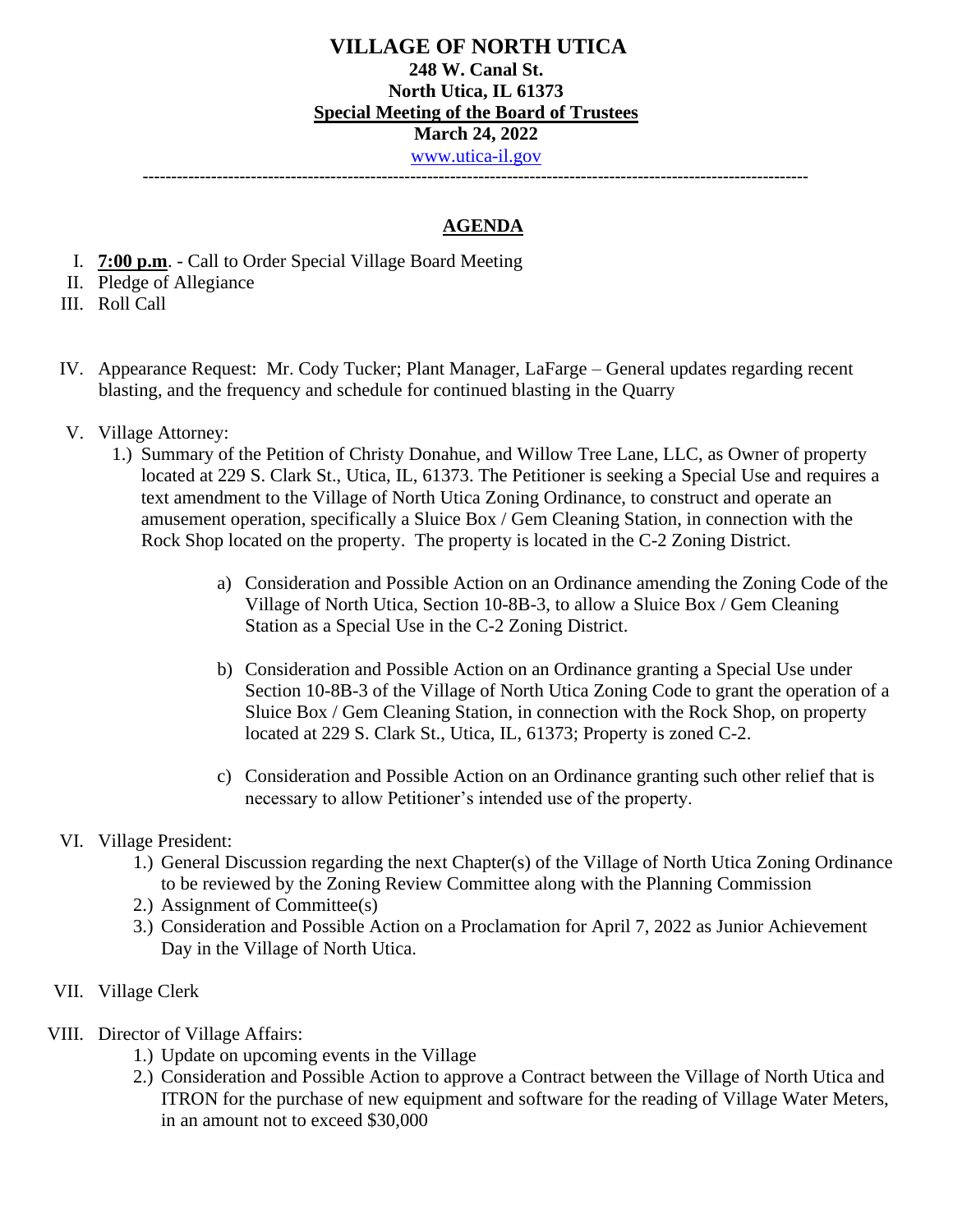## **VILLAGE OF NORTH UTICA 248 W. Canal St. North Utica, IL 61373 Special Meeting of the Board of Trustees March 24, 2022** [www.utica-il.gov](http://www.utica-il.gov/) **---------------------------------------------------------------------------------------------------------------------**

- IX. Village Treasurer
- X. Police Department Chief Damron
- XI. Building / Zoning Enforcement Officer

#### XII. Maintenance Department

1.) Update – Upcoming / Ongoing Projects in the Village

#### XIII. Village Engineer:

- 1.) Update Upcoming / Ongoing Projects in the Village
- 2.) Update 2022 MFT Road Project
- 3.) Update Village Administration Building Parking
- 4.) Update Drainage Projects:
	- a) Doehrr Property / Hitt St. Drainage Project
	- a) Johnson St. Drainage Project
	- b) Senica Manor Drainage Project

#### XIV. Committee / Trustee Reports:

- 1.) Trustee Reports
- 2.) Updates from Committees:
	- a) Village of North Utica Governmental Affairs Committee
	- b) Village of North Utica Fire & School Liaison Committee
	- c) Village of North Utica Zoning Ordinance Review Committee
- XV. Public Comment

## XVI. Executive Session

- 1.) The appointment, employment, compensation, discipline, performance or dismissal for specific employees
- 2.) Pending Litigation
- 3.) Purchase/Sale/Lease of Real Property
- XVII. Possible Action regarding Executive Session items
	- 1.) The appointment, employment, compensation, discipline, performance or dismissal for specific employees
		- a) Consideration and Possible Action to approve the 2022 Payroll Schedule as presented.
	- 2.) Pending Litigation
	- 3.) Purchase/Sale/Lease of Real Property

#### XVIII. Adjournment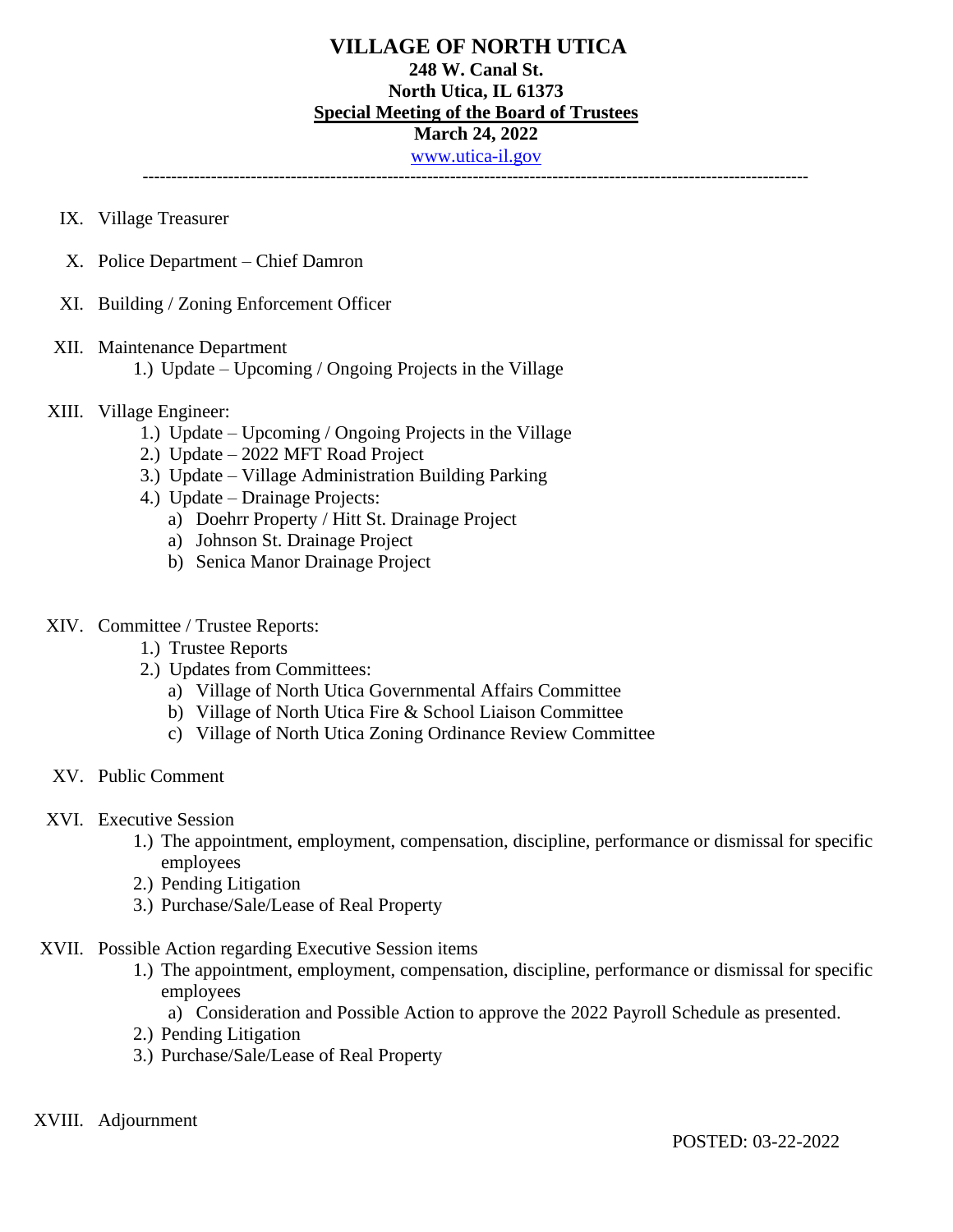**---------------------------------------------------------------------------------------------------------------------**

#### **MINUTES**

At 7:05 pm the Special Meeting of the Board of Trustees was called to Order by Village President David Stewart who then led the Pledge of Allegiance. Village Clerk Laurie Gbur recorded the meeting attendance. Present at the meeting were Trustees John Schweickert, Nate Holland, Mary Pawlak, Debbie Krizel. Kylie Mattioda and Jim Schrader. Also present were Village Attorney Herb Klein, Director of Village Affairs Jamie Turczyn, Village Treasurer Jill Margis and Village Engineer Kevin Heitz. Police Chief Rodney Damron and Public Works Director / Zoning Enforcement Officer Curt Spayer were absent from the meeting.

Appearance Request: Mr. Cody Tucker; Plant Manager, LaFarge – General updates regarding recent blasting, and the frequency and schedule for continued blasting in the Quarry.

Trustee Schweickert stated that he has received several calls from residents that are very concerned with the recent blasting. The effects of the blast seem more significant. Residents have noticed windows rattling, the house shaking and things falling from shelves. The concern is more than just the noise heard from the blast; it is the possible lasting effect that the blasting will have on people's homes.

Mr. Tucker stated that they are still blasting below the allowed regulated levels. There is also currently a seismograph located on the property near the Village Police Department and it also reads that the blasts are within current regulations.

Trustee Schweickert stated that while he appreciates that the blasting has been within the regulations allowed, the vibration and severity of the blast seems to have increased significantly.

Mr. Tucker explained that they are working in the quarry closer to the residential area and they are blasting deeper which could have an effect in the vibration felt.

Trustee Schrader stated that he could feel the vibration of the blast at his shop which is located on the west end of Grove St. He also stated that residents in the community are concerned that they will have damage to their foundations and homes as a result of the blasting;"Foundation repairs can be very costly and if the blasts are felt several blocks away, imagine the vibration being felt in the homes located near the blasting."

Mr. Tucker stated that LaFarge cares about the community and although they are within the regulations, they want to work with the Village to do what they can to try to reduce the issues and minimize the concerns of the community. He suggested having a seismograph placed on a couple of different properties so that the level of the blasts could be measured. He also stated that IDNR could be contacted to come to the Village with their own seismographs to record the level of the blasts. LaFarge will continue to contact the Village office as a courtesy to provide notification of an upcoming blast. Mr. Tucker stated that they take the Village's concerns very seriously and would like to do whatever they can to address the issues and create a solution. Mr. Tucker will provide an update at the next meeting once they have had a chance to gather more information from the additional seismographs.

Mr. Tucker then stated that LaFarge will be making a donation to the Village toward the Fireworks in the amount of \$1,500 as well as to the Utica Little League and to Utica Township toward their road projects. Mayor Stewart thanked LaFarge for the donation and for working with the Village to address the resident's concerns.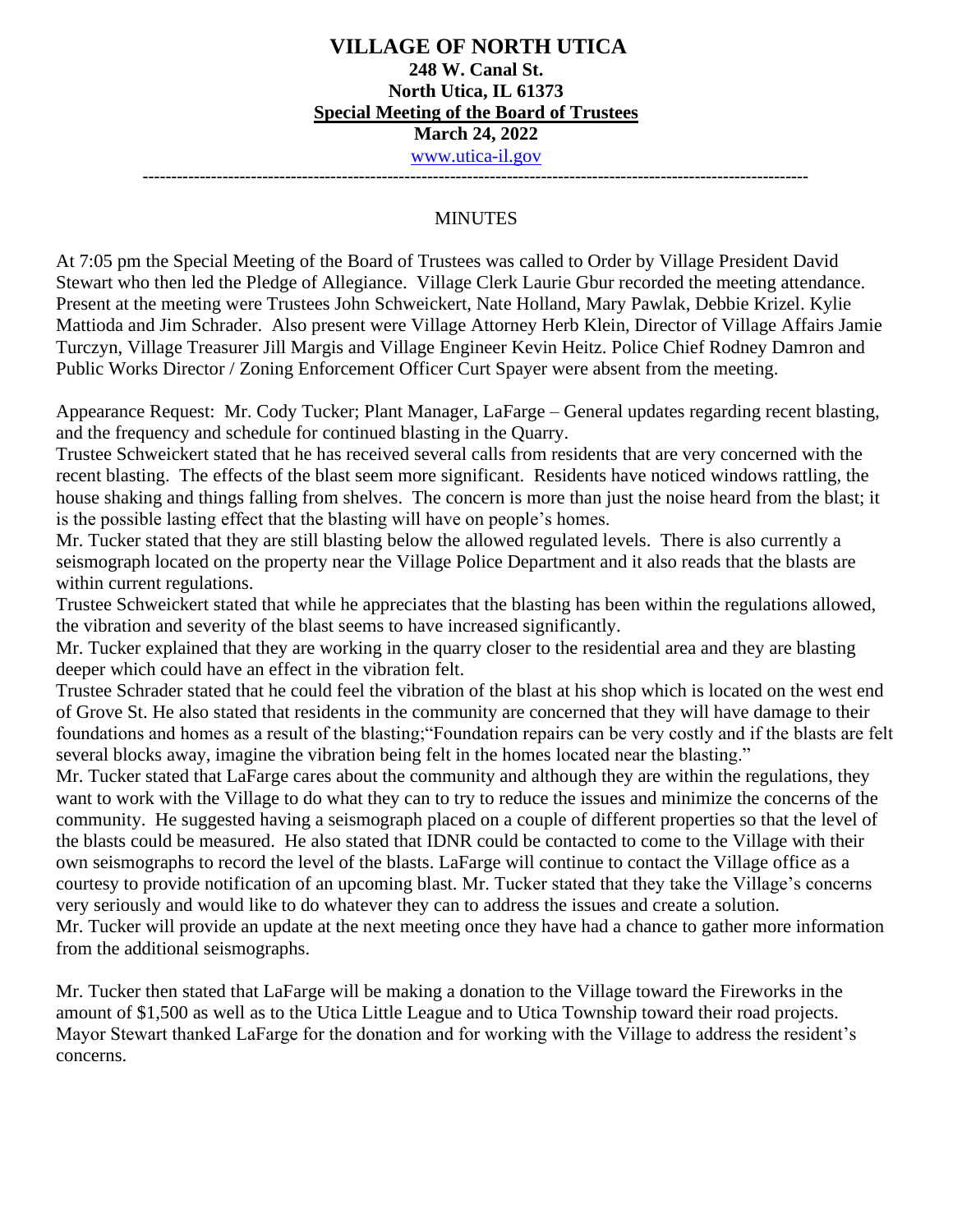**---------------------------------------------------------------------------------------------------------------------**

## **MINUTES**

Village Attorney: Attorney Klein provided a brief summary of the Petition of Christy Donahue, and Willow Tree Lane, LLC, as Owner of property located at 229 S. Clark St., Utica, IL, 61373. The Petitioner is seeking a Special Use and requires a text amendment to the Village of North Utica Zoning Ordinance, to construct and operate an amusement operation, specifically a Sluice Box / Gem Cleaning Station, in connection with the Rock Shop located on the property. The property is located in the C-2 Zoning District.

Attorney Klein stated that the operation of an amusement operation, specifically a Sluice Box / Gem Cleaning Station would need to be added as a Special Use in the C-2 Zoning District. There was no one that spoke in opposition to the Petition at the Public Hearing and after their discussion, the Planning Commission recommended to approve the Petition to add the amusement as a Special Use in the C-2 District and to Grant the Special Use for the property.

| Village Exhibit $#1$ :   | Legal Notice of Public Hearing                           |
|--------------------------|----------------------------------------------------------|
| Petitioner's Exhibit #1: | Petition for Special Use and other related documentation |

Ms. Donahue was sworn in to provide Testimony.

Ms. Donahue stated that she had traveled to many communities that have a small sluicing and gem cleaning operation. It is something that would fit in with the Rock Shop really well and it would give people another activity to do in the Village, especially children. Customers would purchase a small bag of dirt containing small rocks, gemstones and crystals. They would be able to go to the sluice box and sift the dirt to find their stones and then clean them. A small 'water tower' type unit would be constructed on the property as well as a sluice box. The water being used for the unit would be continually recirculated in the unit. The fence along the back of the property will be extended. Ms. Donahue also stated that she had already reached out to the owner of the former Willows Hotel to inquire about using the lot for parking overflow if needed and he was very open to sharing his parking at this time.

Trustee Krizel stated that she had spoken with Utica Fire Chief Brown about the parking along Johnson St. He had no objections to the addition of the amusement operation however, he did suggest that the Village consider striping some of the parking along the street to define the parking spaces better.

Mayor Stewart reminded the Board that other residential streets in the Village are not striped. Ms. Donahue's property is zoned commercial however, it is directly adjacent to a residential neighborhood.

Director Turczyn stated that there is a small portion of Church St. that is striped; in the commercial area that is also located adjacent to a residential neighborhood. Mayor Stewart stated that he will explore the Johnson St. area near Ms. Donahue's business with Zoning Enforcement Officer Spayer. The Maintenance Dept. will be working on re-striping several areas throughout the community soon so they will look at the area to determine whether some of the parking spots can be striped.

It was then motioned by Trustee Schweickert, seconded by Trustee Schrader to approve an Ordinance amending the Zoning Code of the Village of North Utica, Section 10-8B-3, to allow a Sluice Box / Gem Cleaning Station as a Special Use in the C-2 Zoning District. ORD 2022-12

6 Yes Motion Carried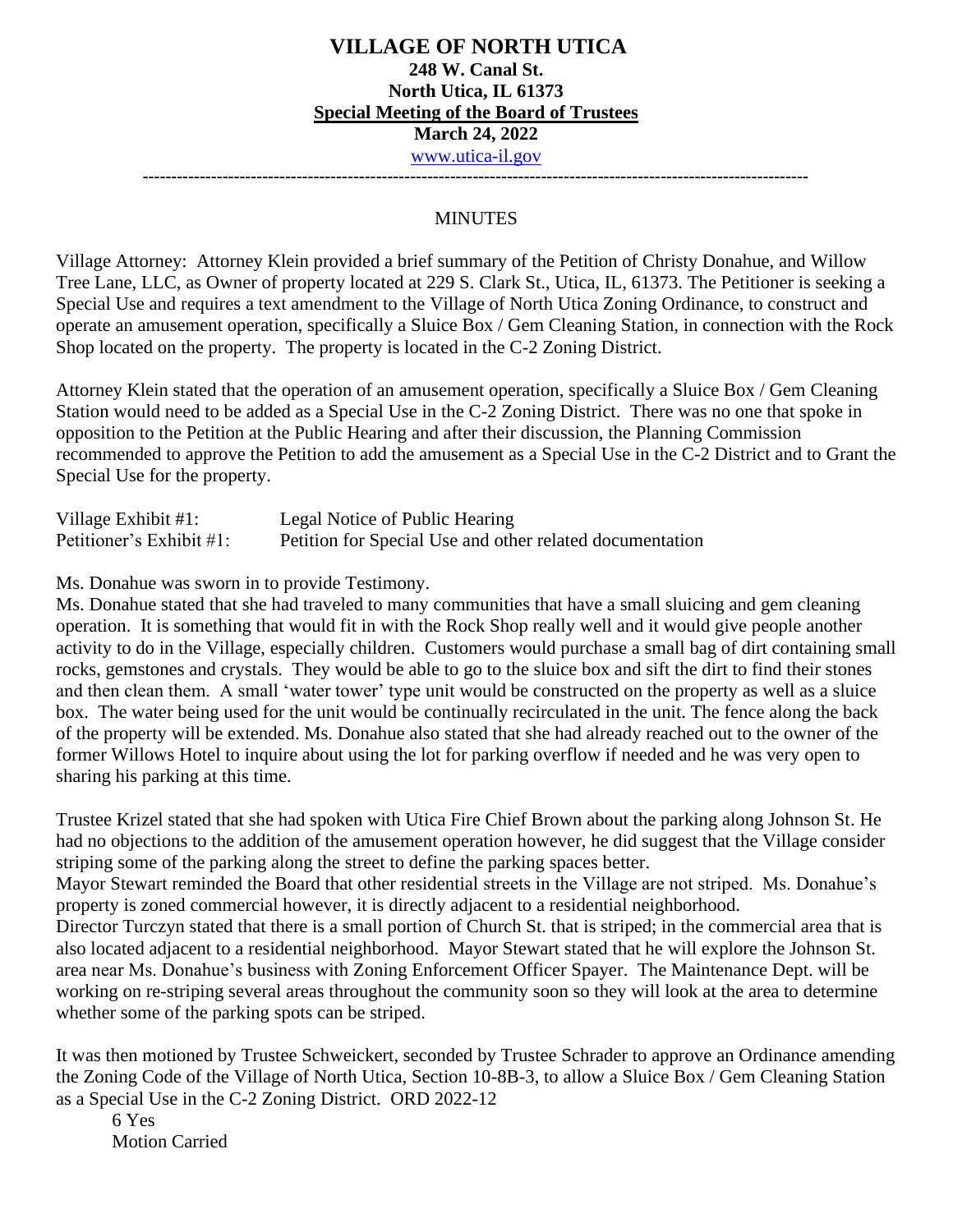#### **VILLAGE OF NORTH UTICA 248 W. Canal St. North Utica, IL 61373 Special Meeting of the Board of Trustees March 24, 2022** [www.utica-il.gov](http://www.utica-il.gov/) **---------------------------------------------------------------------------------------------------------------------**

#### **MINUTES**

It was then motioned by Trustee Schweickert, seconded by Trustee Mattioda to approve an Ordinance granting a Special Use under Section 10-8B-3 of the Village of North Utica Zoning Code to grant the operation of a Sluice Box / Gem Cleaning Station, in connection with the Rock Shop, on property located at 229 S. Clark St., Utica, IL, 61373; Property is zoned C-2. ORD 2022-13

6 Yes Motion Carried

Village President:

Sign Ordinance Review - Mayor Stewart assigned the Zoning Review Committee (Trustees Krizel, Holland and Schrader) to work on the Sign Ordinance review along with the Planning Commission. Zoning Enforcement Officer Spayer provided a document outlining several items to review within the current Ordinance. These items include windsock flags, billboards, off-site signage and A-frame signs. Trustee Mattioda stated that painting the building C-1 Zoning District in order to add business signage is not currently allowed. She wanted to remove the overhanging sign and have her signage directly on the building but it wasn't allowed so that would be something that could be reviewed as well. Mayor Stewart agreed and then added that wall letter signage is also something that needs to be addressed. The next meeting to discuss the Sign Ordinance review will be held on April 28, 2022.

Moratorium on Lodging – The Village Board previously enacted a Moratorium on issuing licenses for Hotels, Motels, Bed & Breakfast establishments and Vacation Rentals until September 9, 2022. There is a lot of information to review due to the Ordinances being adopted at different times. Mayor Stewart has assigned the Village Board to work on the review.

Proclamation – It was motioned by Trustee Pawlak, seconded by Trustee Schrader to approve a Proclamation for Junior Achievement Day in the Village as April 7, 2022.

6 Yes Motion Carried

Village Clerk: NONE

#### Director of Village Affairs:

ITRON – The Village's current water meter reading equipment is no longer being supported by ITRON. The cost to purchase new equipment and software will be approx. \$30,000 including training. It was motioned by Trustee Pawlak, seconded by Trustee Schweickert to approve a Contract between the Village of North Utica and ITRON for the purchase of new equipment and software for the reading of Village Water Meters, in an amount not to exceed \$30,000

6 Yes Motion Carried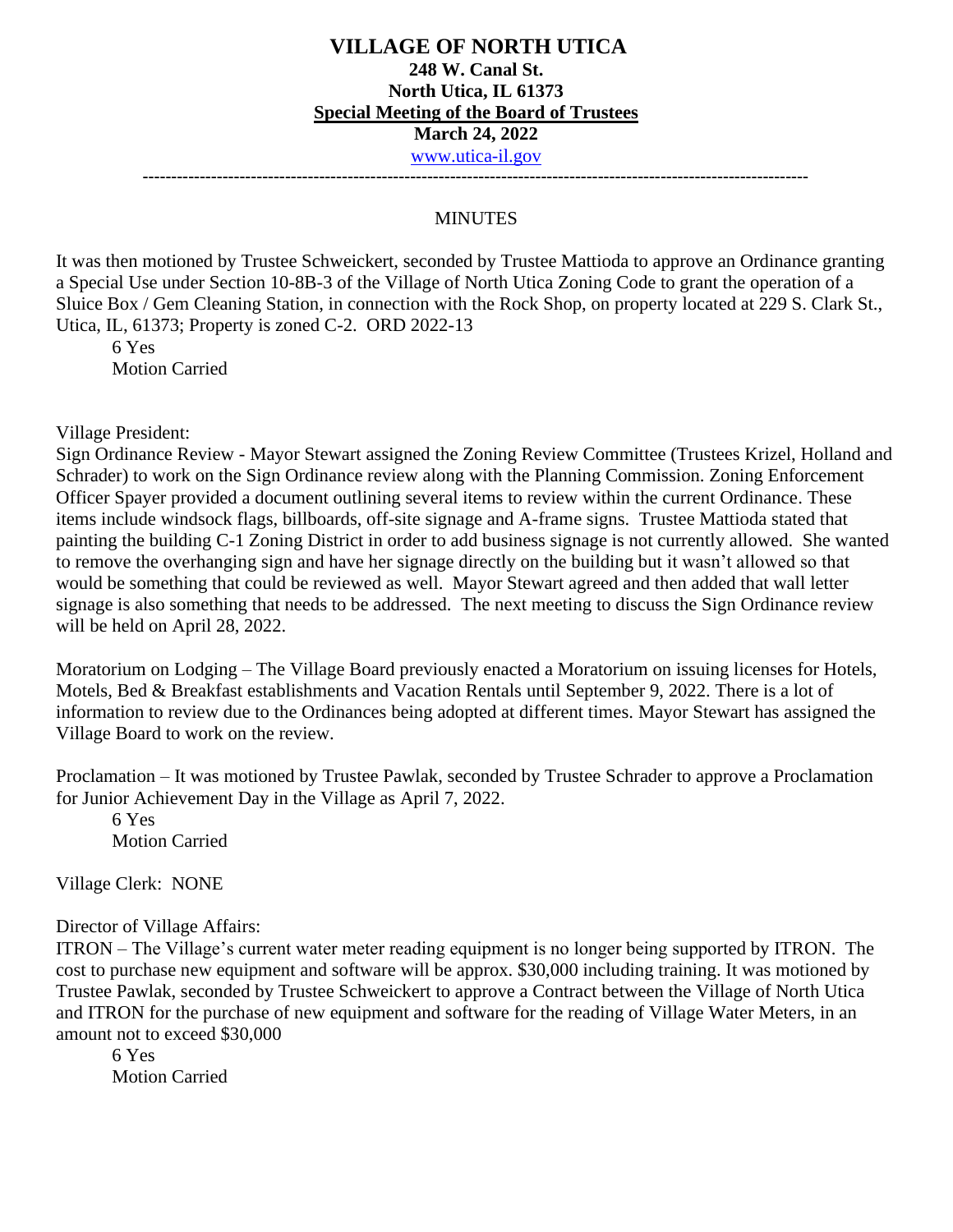## **VILLAGE OF NORTH UTICA 248 W. Canal St. North Utica, IL 61373 Special Meeting of the Board of Trustees March 24, 2022** [www.utica-il.gov](http://www.utica-il.gov/) **---------------------------------------------------------------------------------------------------------------------**

#### **MINUTES**

Events being held in the Village – Upcoming Easter Egg Hunt at Carey Memorial Park will be held on April 17<sup>th</sup>; Antiquin' Weekend will be held on April 23<sup>rd</sup> and 24<sup>th</sup>; and Sweet Stroll will be held on April 30<sup>th</sup>. Director Turczyn also reminded everyone that the Businesses will begin setting up for Outdoor Dining on April  $25<sup>th</sup>$ .

Village Treasurer: NONE

Police Department – Lt. Jay Quinn reminded everyone about the Burning Ordinance in the Village; the first date that residents can burn is April 1, 2022.

He also stated that ATV's do require a license in the Village. A Vehicle Sticker and orange safety triangle is required on the back and they are required to be registered annually. Kids are not permitted to drive ATV's. Trustee Mattioda asked how many are currently registered in the Village. Lt. Quinn stated that because everyone is on a different annual schedule, he does not currently have a total.

Building / Zoning Enforcement Officer – Absent

Maintenance Department: Public Works Director Spayer was absent from the meeting however, Mayor Stewart provided an update. New garage doors are needed at the Maintenance Shop. The current doors are rusted and no longer operating correctly. The cost of the doors is \$10,500. This will be listed on the April Board Meeting Agenda for consideration.

Village Engineer: Village Engineer Heitz provided an update on the upcoming and ongoing projects in the Village.

2022 MFT Road Program – Streets are being reviewed again after the winter and a final assessment will be provided at the next meeting.

Parking at the Village Administrative Building – A plan for parking is needed for the new building. On meeting nights and during the basketball youth camp, there were a lot of vehicles so a plan for future parking is needed. Engineer Heitz is reviewing the street in front of the building to put a plan together to create additional parking. Drainage Projects – Johnson St. Drainage: This will be a project that the Village will need to bid out. It will require a new paved ditch to address the drainage issues.

 Doehrr Property Drainage: Engineer Heitz is reviewing this and has already met with the property owners to begin to address the drainage issues. This may be a project that the Maintenance Department can do. Inlets and storm sewer can be installed to help address the drainage.

 Senica Manor Drainage: Public Works Director Spayer and Engineer Heitz will review the issues and create a plan that can address the drainage issues in that area.

 East Canal St.: There has recently been a drainage issue in that area. They still have to review this project.

IDOT Rt. 6 & Rt. 178 Intersection Project – Recently a meeting was held with local emergency personnel. IDOT is planning to begin construction of the new roundabout on May 1, 2022; weather permitting.